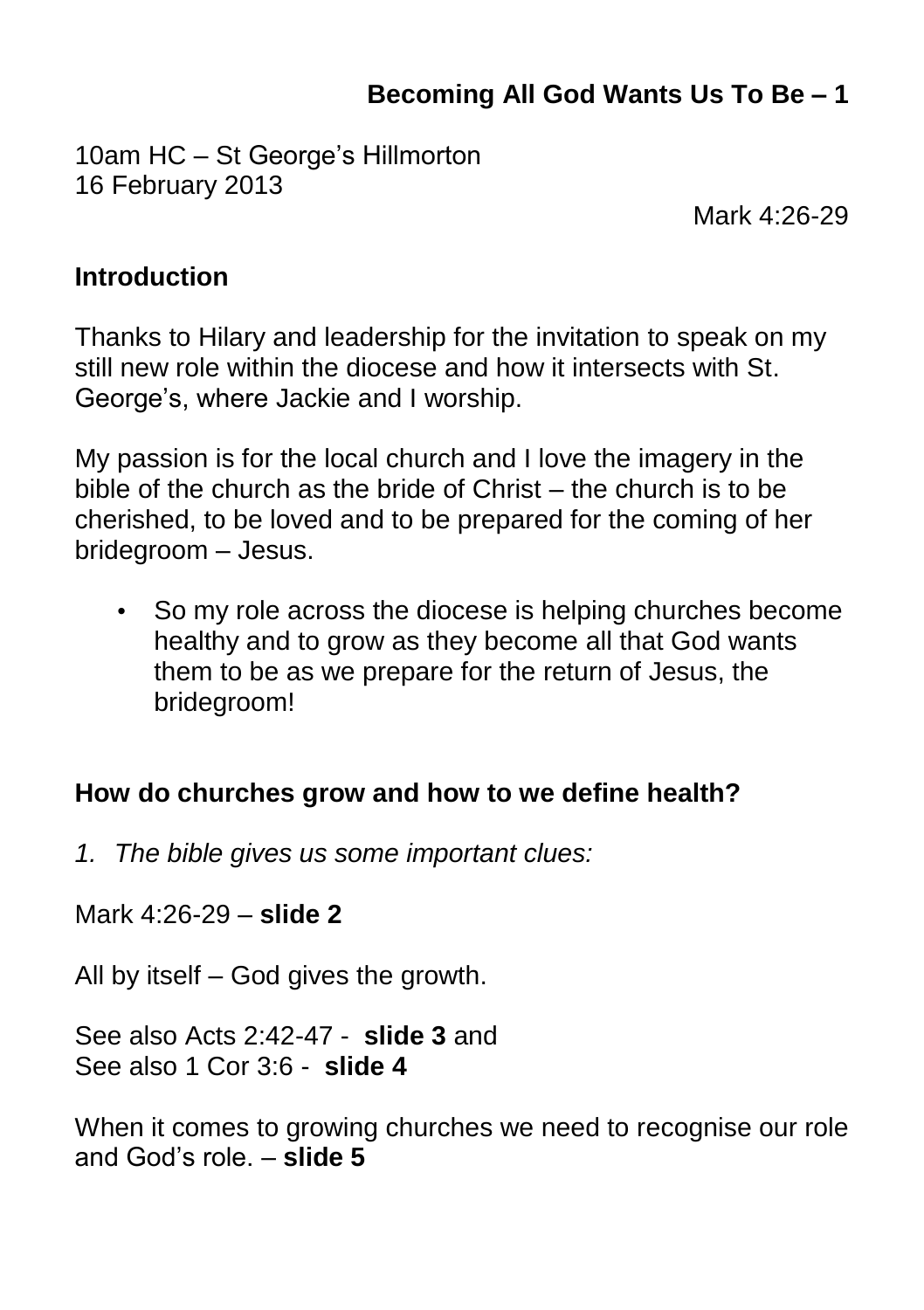God gives the growth.

We are responsible for the growth environment:

E.g. pot plant needs:

- water
- nutrients
- light
- room for roots.
- *2. How Do We Define Health? What is the Growth Environment in a Church?*

Christian Schwarz: - **slide 6**

- Mistake to copy other churches
- Are there any church growth principles are true, regardless of:
	- o culture
	- o theology
	- o setting
	- o liturgical tradition

Research: - **slide 7**

- 1,000 churches
- 32 countries
- 18 languages
- 5 continents

Findings: 8 quality characteristics present in all growing churches whatever their context, setting, etc - **slide 8**

My primary role within the diocese is to encourage and help churches grow in these qualities!

I know some of you may have seen a presentation on these 8 quality characteristics by the Archdeacon Missioner and this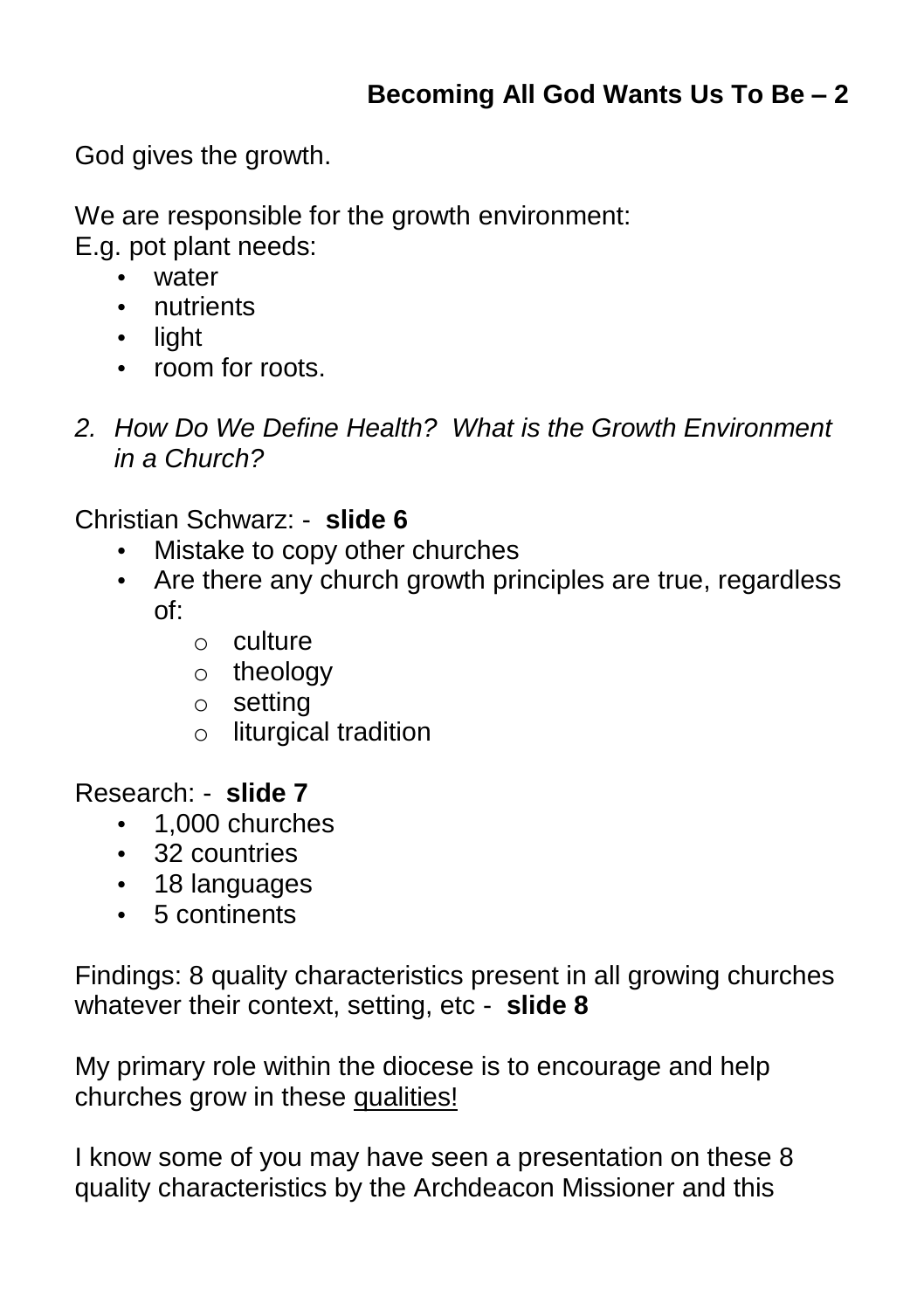morning I won't go into any details, but I will just quickly remind you of them:

### **The 8 Essential Qualities**

### *Empowering Leadership* – **slide 8.1**

In Empowering Leadership all leaders in the church intentionally seek to identify, train and empower other leaders, giving them responsibility for people and ministry, and rejoicing when they do better than they do! Empowering leaders lead and empower others to lead. They explain, motivate and liberate through mentoring and on-the-job training.

## *Gift-based Ministry* – **slide 9**

Every individual is unique and serving the Kingdom of God is based on a person's gifts and skill. Gift-based Ministry helps people identify their particular and unique God-given passions, gifts, skills and personality which enables them to serve in a way that changes the world for the better. As they serve in this way people are fulfilled and flourish in their mission and ministry both within and outside the church community.

#### *Passionate Spirituality* – **slide 10**

It is a spirituality that is authentic and real, which hungers for God and has a vibrancy of faith. People have a living and infectious personal relationship with Jesus Christ, nurtured through prayer, worship and spiritual disciplines, including sacrificial giving. They manifest the fruit of the Spirit in every aspect of their lives as they pursue holiness and obedience and are prepared to suffer for the sake of others.

## *Effective Structures* – **slide 11**

The structures exist to enable the church to function effectively and for the 8 Essential Qualities to flourish*.* The ministries of the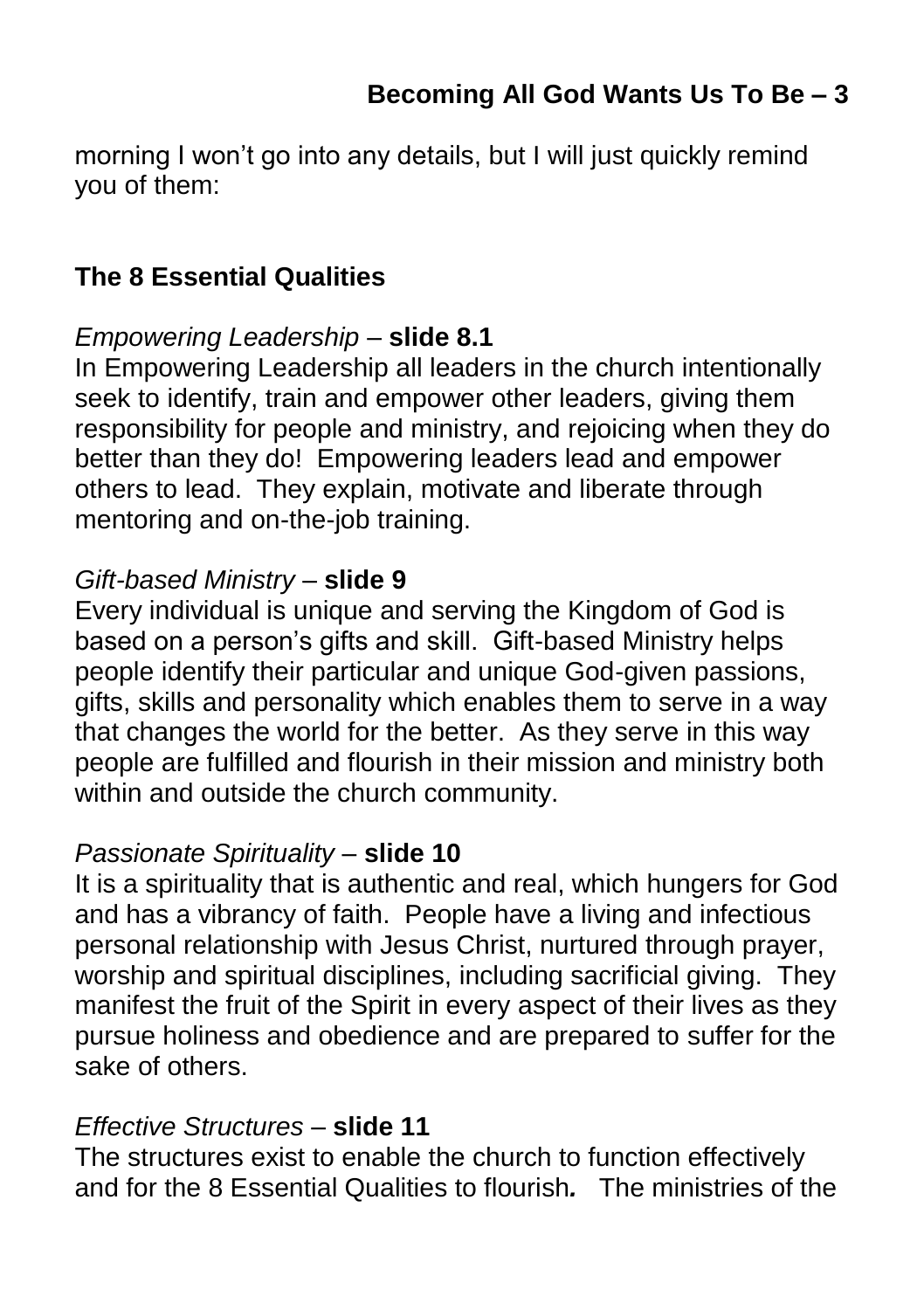church have clear goals and purposes and members understand the church's mission. Structures are flexible, able to adapt and change as necessary to facilitate further growth. All the structures of the church serve the mission and purpose of the church.

#### *Inspiring Worship* – **slide 12**

Inspiring Worship is about quality rather than style. It will be a high point of the week, and is so inspiring people will want to bring along people who do not have a Christian faith to experience it. Visitors who come are able to enjoy the experience. Inspiring worship helps us to meet with Jesus. It provides space and opportunity for a mutual encounter with God Himself. Inspiring worship is transformative … people's lives change for the better as a result!

#### *Holistic Small Groups* – **slide 13**

Holistic Small Groups are any church group which is small, and they behave like 'mini-church'. In Holistic Small Groups closer relationships can be formed and the members engage in worship, they pray – for others and each other, give pastoral support, encouraging ongoing discipleship, Bible application and outreach. Holistic Small Groups enable people to use their spiritual gifts and they plan to grow and multiply themselves.

## *Need-oriented Outreach* – **slide 14**

Need-oriented Outreach is seen in people and Christian communities filled with the Holy Spirit involved in the messiest parts of the parish…. the people who are hurting the most, the poorest, the most isolated, the ones who need loving the most…etc. The only reason for doing this is to love people with Christ's love.

Members can talk naturally about their faith, sharing it with others. New disciples are made and the church has clear processes to help them along the stepping stones to and in discipleship.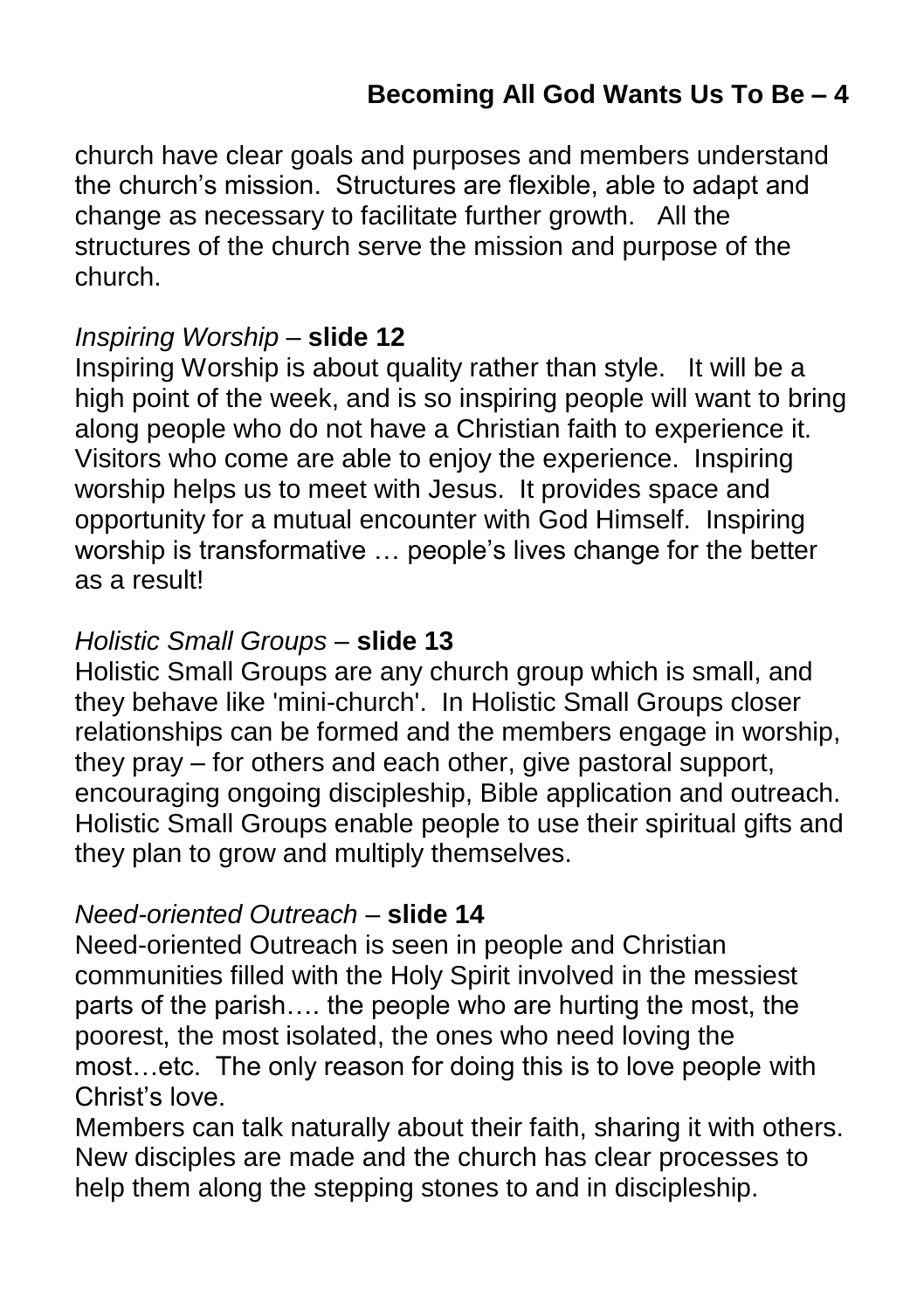## *Loving Relationships* – **slide 15**

The church is characterised by a fun, welcoming and forgiving atmosphere, reflected in relationships that are loving, affirming and encouraging. Healthy churches were shown to have a lot of laughter in them. The church is welcoming, accessible and inclusive and reflects the wider community.

These 8 Quality Characteristics are found in all growing churches across the world and I want to be part of a church like that, where:

- The leaders empower others;
- People serve according to their passion and gifts
- Members have a deep personal faith in Jesus
- The structures are effective In serving the church's purpose
- The worship is inspiring
- The Small Groups are holistic
- The outreach meets the community at its point of need
- Relationships are characterised by love.

For me this is a wonderful description of the church as the Bride of Christ!

## **Developing the Qualities**

My task is to work with churches across the diocese to help them grow and develop in each of these 8 qualities.

To do this we are encouraging parishes to engage in a regular, ideally annual, cycle of: - **slide 16**

**1.** Reflection – which includes a survey of a sample of the congregation to get detailed and objective information about the health of the 8 qualities of the church.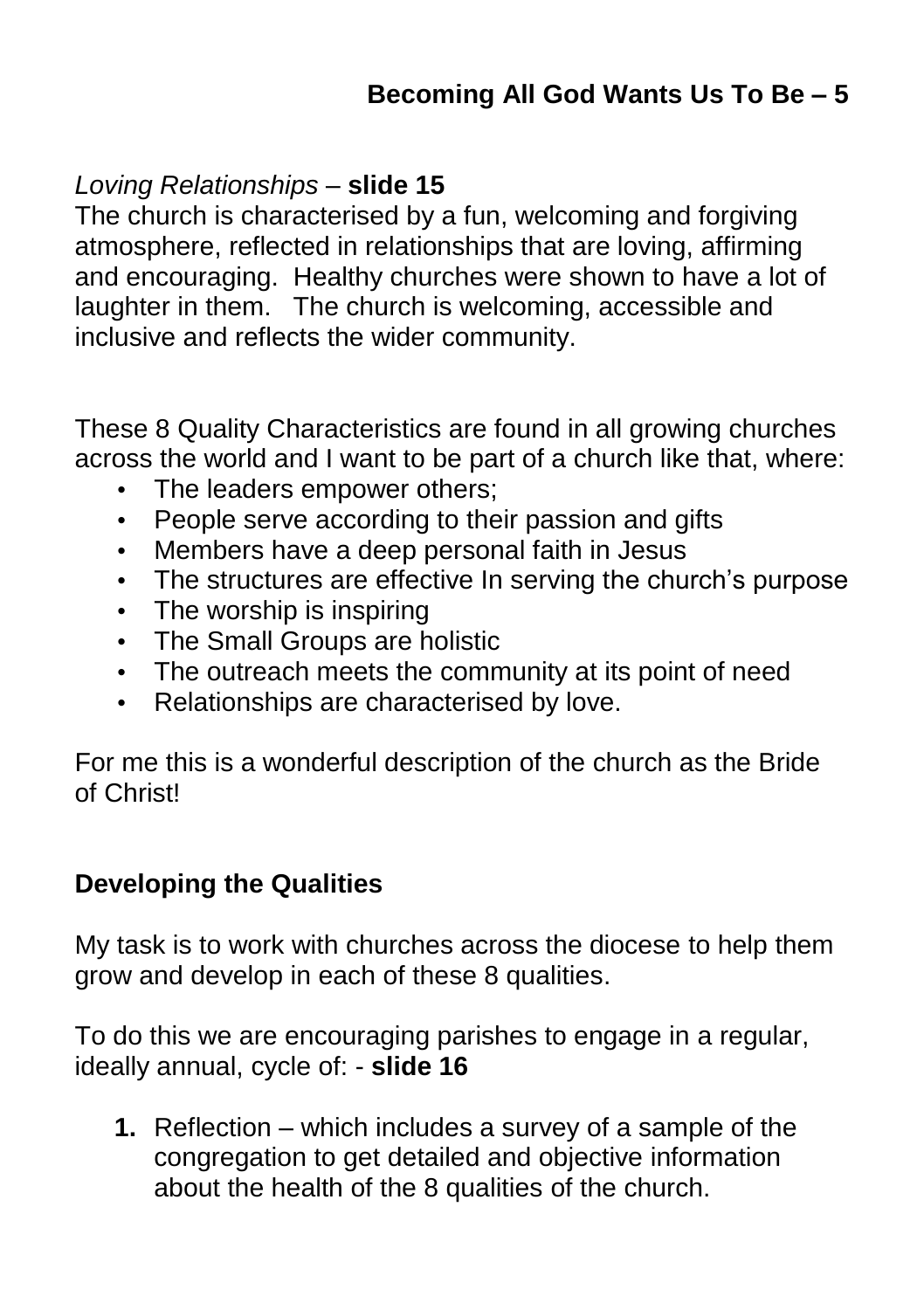- **2.** Planning making simple 3 point plan to improve the weakest area.
- **3.** Action acting on the information and the putting the plans into practice.
- **4.** Repeat

The diocese are also providing a mentor to help churches in this process:

- to guide them through the process
- to encourage everyone as they work together
- to provide ongoing support and encouragement

### **Minimum Factor – slide 17**

One of the principles we are encouraging churches to apply is to work on their weakest characteristic

– see diagram for explanation. Raising the level of the weakest quality will increase the capacity of the barrel.

I hope in the coming months St George's will engage fully in this process, and this morning is part of that process.

## **Conclusion**

But before I close I want to remind us why we might want to do this: - **slide 18**

Ephesians 4:12-16 Paul tells us that Jesus gives each one of us gifts – so that we can work together to help the church, the bride of Christ, become all He wants us to be.